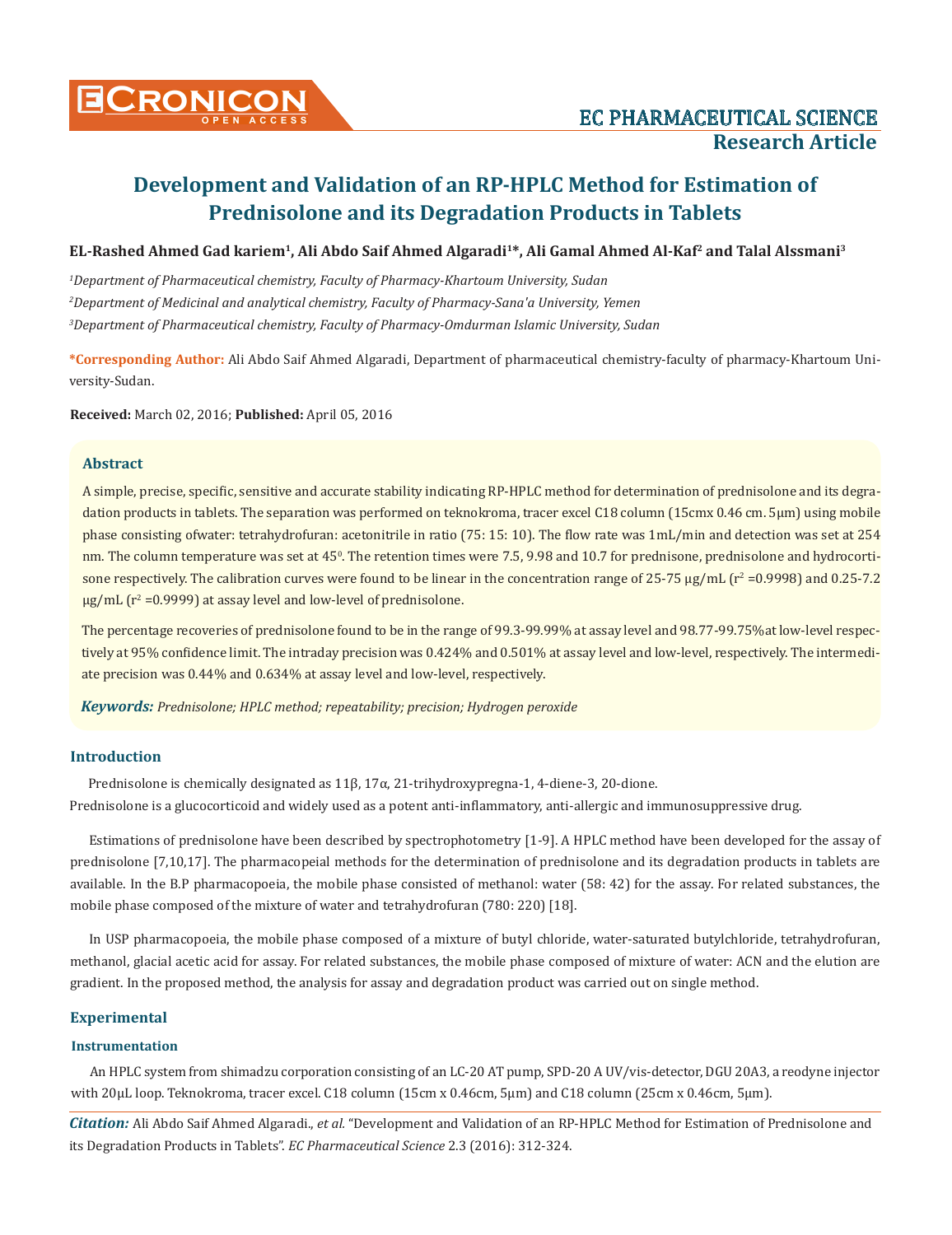313

#### **Reference substances, reagents and chemicals**

Prednisolone was obtained from KAH.PH and IND.CO. (Egypt). Hydrocortisone was obtained from WHO. Prednisone was obtained from WHO. Methanol HPLC grade, acetonitrile HPLC grade and tetrahydrofuran were obtained from sigma-aldrich (Germany). Water was obtained from arium-sartoriuswater purified system (Germany).

#### **Sample preparation**

Twenty tables were weighed, finely powdered and homogenized. An accurately weighed portion of the powder equivalent to 5mg of prednisolone was then taken into 100mL, volumetric flask. About 58mL of mobile phase was added to this volumetric flask and sonicated in an ultrasonic bath for 10minutes. This solution was then diluted up to the mark with mobile phase and mixed well. It was then filtered through 0.45µm syringe filter and the filtrate was collected after discarding first 10 milliliters and 20µL was injected.

# **Standard preparation**

# **Standard solution (0.05mg/mL)**

The solutions were prepared by dissolving 25mg standard prednisolone with 15mL of the mobile phase and sonicated for 10minutes with intermittent shaking until a clear solution was obtained. The solution was cooled to room temperature and was diluted up to volume in a 25mL volumetric flask (stock solution). Dilution from this solution was made to obtain a concentration which contains (0.05mg/mL) and 20µL was injected.

## **Impurity standard solution (0.005mg/mL)**

The impurity standard solution were prepared by diluting 0.5mL of the stock standard solution (1mg/mL) with mobile phase to a 100mL volumetric flask to obtain concentration which contains 0.005mg/mL of the impurity standard solution and 20µL was injected.

# **Impurity sample preparation (0.5mg/mL)**

An accurately weighed portion of the powder equivalent to 10mg of prednisolone was then taken in to 20mL volumetric flask and a 10mL of the mobile phase was added and sonicated for 15minutes with intermittent shaking. The solution was cooled to room temperature and diluted to 20mL with mobile phase (0.5mg/mL) and mixed well. It was then filtered through 0.45µm syringe filter and the filtrate was collected after discarding first few milliliters and 20µL was injected.

# **Chromatographic conditions**

Column: teknokromea C18 (150mm x 4.6mm,5μm) Column temperature: 45ºFlow rate: 1mL/min Wavelength: 254nm Injection volume: 20μL Run time: 20min The mobile phase was composed of tetrahydrofuran 15%: acetonitrile 10%: water 75%.

# **Determination of linearity for assay of prednisolone**

Different aliquots of stock standard solution (1mg/mL) were transferred into a series of volumetric flasks (20mL) and diluted to the mark with mobile phase to obtain final concentrations of 25µg/mL, 35µg/mL, 50µg/mL, 65µg/mL and 75µg/mL. Twenty µL of each of standard solution was injected in triplicate.

# **Determination of linearity at low-level of prednisolone for (degradation products)**

Different aliquots of stock (1mg/mL) and standard solutions (5µg/mL) were transferred into a series of volumetric flasks and diluted to the mark with mobile phase to obtain final concentrations of 0.25µg/mL, 0.5µg/mL, 1.25µg/mL, 2.5µg/mL, 5µg/mL and 7.5µg/mL. Twenty µL of each of standard solution was injected in triplicate.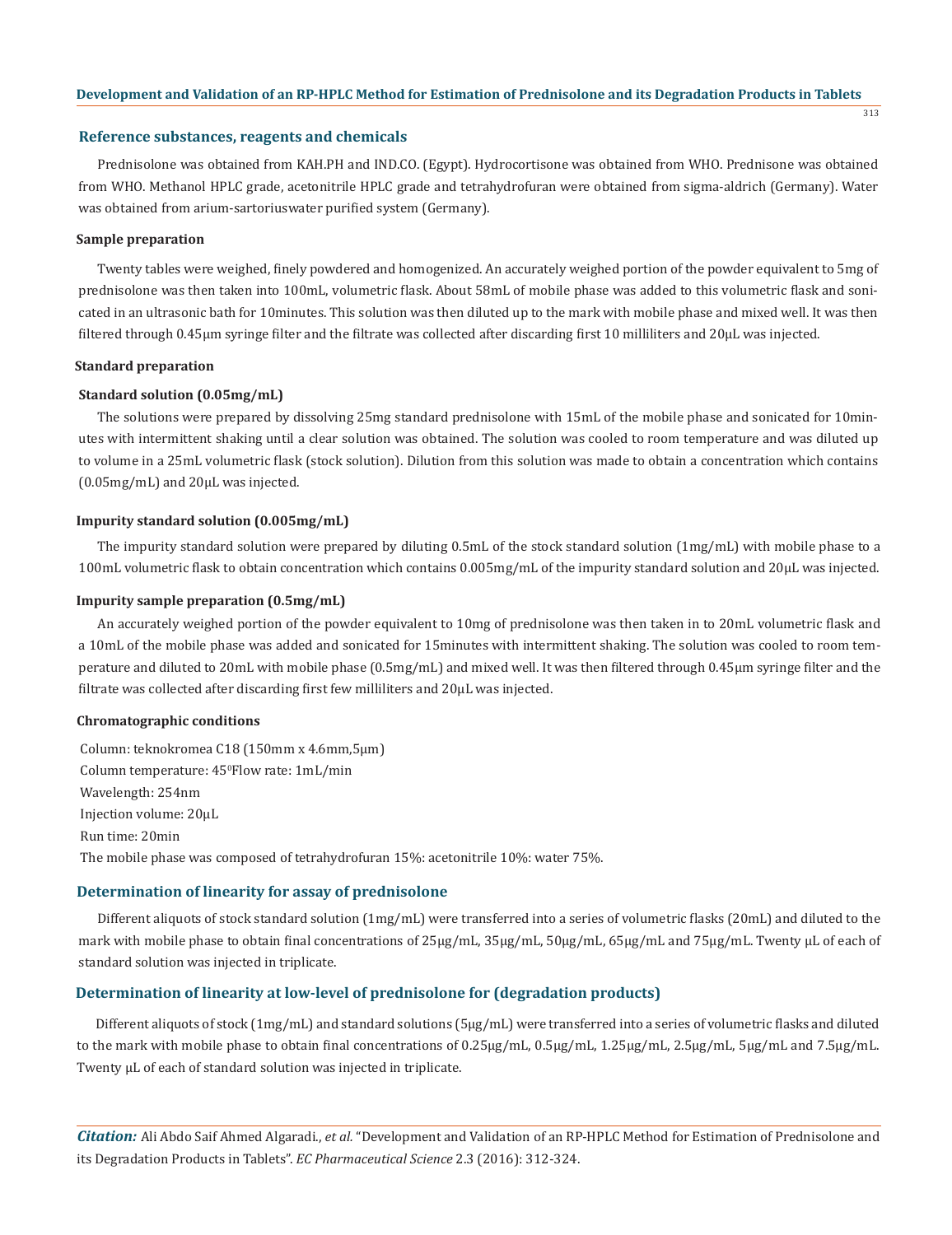314

# **Determination of accuracy for assay of prednisolone**

#### (Accuracy was performed on 5mg tablet)

Different aliquots of stock solution (1mg/mL) were transferred into a series of volumetric flasks. Placebo (106mg) was then transferred to each flask and diluted to the mark with mobile phase to obtain final concentrations of 25µg/mL, 35µg/mL, 50µg/mL, 65µg/mL and 75µg/mL.

The final solution was filtered through syringe filter  $(0.45 \mu m)$  and twenty  $\mu$ L was injected, three replicates were prepared for each level. The percent recovery was determined by an external standard at 100% level.

#### **Determination of accuracy at low-level of prednisolone**

Different aliquots of stock solution (1mg/mL) and standard solutions (5µg/mL) were transferred into a series of volumetric flasks, placebo (106mg) was then transferred to each flask and diluted to the mark with mobile phase to obtain final concentrations of 0.25µg/ mL, 0.5 µg/mL, 1.25 µg/mL, 2.5 µg/mL, 5 µg/mL and 7.5 µg/mL. Three replicates were prepared for each level. The final solution was filtered through syringe filter (0.45µm). The percent recovery was determined by standard solution at 1% (5µg/mL).

#### **Determination of repeatability precision for assay of prednisolone**

An accurately measured aliquot (5mL) of stock solution (1mg/mL) was transferred into a 100mL volumetric flask, placebo (108mg) was then transferred into the flask and diluted with mobile phase to the mark to obtain final concentration of 50 µg/mL. The final solution was filtered through syringe filter (0.45µm). Twenty µL was injected. Six replicate spiked placebo solution w prepared (independent preparation) and two injections were injected of each sample preparation

#### **Determination of intermediate precision for assay of prednisolone**

Intermediate precision was performed such as repeatability precision procedure on different days and different preparation.

# **Determination of repeatability precision for degradation products at low-level of prednisolone**

An accurately measured aliquot (0.5mL) of stock standard solution (1mg/mL) was transferred into a 100mL volumetric flask. Placebo (106mg) was then transferred into the flask and dilutedto the mark to obtain final concentration of 5µg/mL. The final solution was filtered through syringe filter (0.45µm). Twenty µL was injected. Six replicate sample solutions were prepared and two injections were injected of each sample prepared.

#### **Determination of intermediate precision for degradation products at low-level of prednisolone**

Intermediate precision was performed, on different days and different preparation.

#### **Determination of limit of detection and limit of quantitation**

Different aliquots of standard solution (5µg/mL) were transferred into a series of volumetric flasks and diluted to the mark with mobile phase to obtain final concentrations of 0.05µg/mL, 0.025 µg/mLand 0.007 µg/mL. Twenty µLwas injected.

# **Forced degradation**

# **Acid degradation**

Two accurately measured aliquots (2X5mL) of stock solution (1mg/mL) were transferred into two separate (100mL) volumetric flask. Placebo (106mg) was then transferred into one (100mL) volumetric flask and 5mL of 0.1N HCl was added to each volumetric flask. The two solutions were stored at room temperature for 2days and then, neutralized with mobile phase. Twenty μL was injected.

# **Base degradation**

Two accurately measured aliquots (2X5mL) of stock solution (1mg/mL) were transferred into two separated (100mL) volumetric flasks. Placebo (106mg) was added into one volumetric flask and 5mL of 0.1N NaOH was added to each flask. The two flasks were stored at room temperature for 1day and then, neutralized with 5mL of 0.1N HCl. The two flasks were diluted to volume with mobile phase. Twenty μL was injected.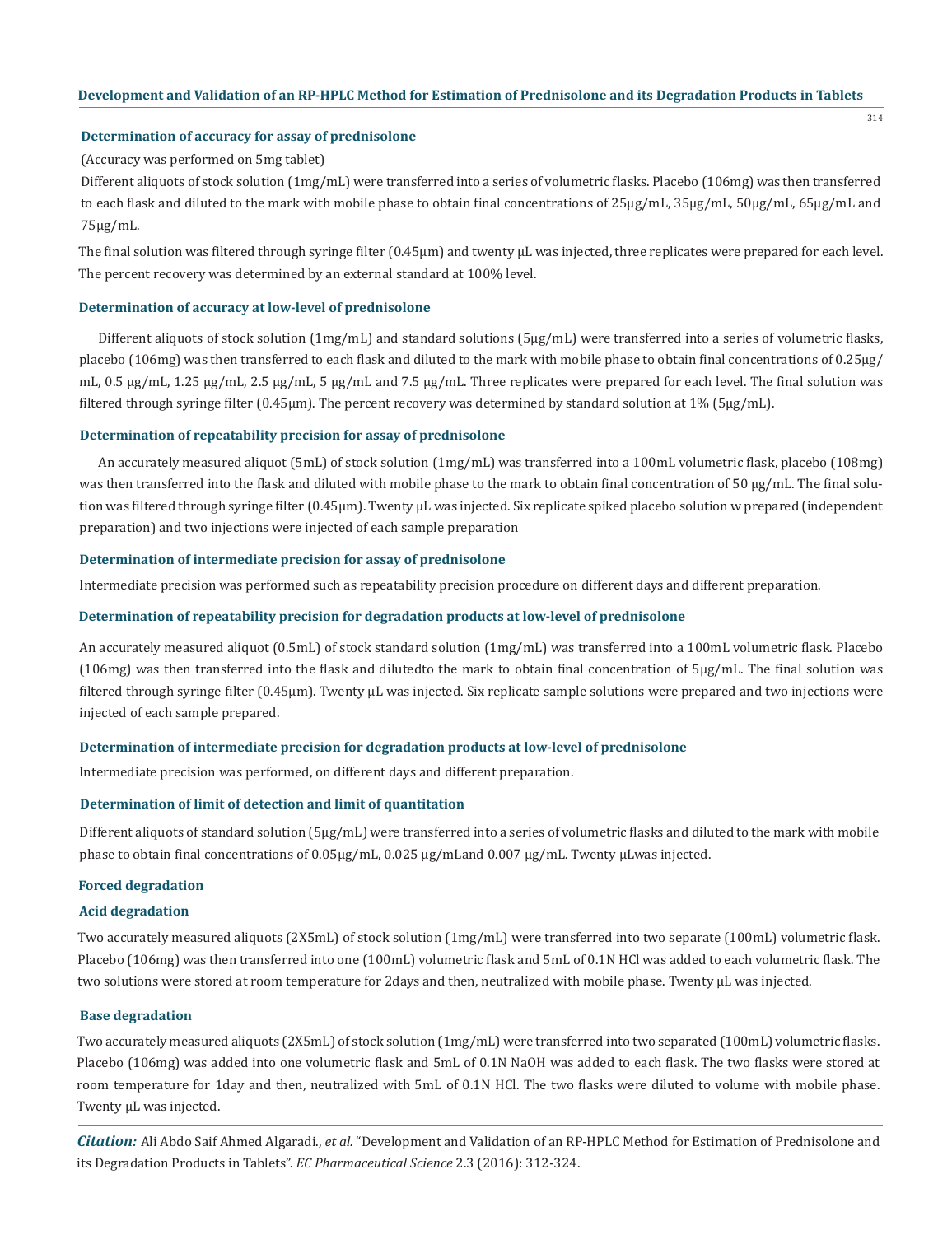315

## **Hydrogen peroxide**

Two accurately measured aliquots (2X5mL) of stock solution (1mg/mL) were transferred into two separate (100mL) volumetric flasks. Placebo (106mg) was added to one flask and then 5mL of 3.0% hydrogen peroxide was added to each flask. The two solutions were stored at room temperature for 6 days and then diluted to volume with mobile phase. Twenty μL was injected.

# **Light degradation**

Two accurately measured aliquots (2X5mL) of stock solution (1mg/mL) were transferred into two separate (100mL) volumetric flasks, placebo (106mg) was added to one flask. Two flasks were diluted with mobile phase to volume and exposed to sunlight for 6 hours. Twenty μL was injected.

## **Heat degradation**

Two accurately measured aliquots (2X5mL) of stock solution (1mg/mL) were transferred into two separate (100mL) volumetric flasks, placebo (106mg) was added to one flask. Two flasks

Were stored at 90<sup>0</sup> for 8hours and then diluted with mobile phase to volume. Twenty μL was injected.

## **Determination of robustness for assay**

An assay standard solution was prepared and analyzed as according in the analytical method

Mobile phase Acetonitrile (10%) was varied by ±10%. Tetrahydrofuran was varied by ±10%. The flow rate (1mL/min) was varied by  $\pm 10\%$ . The column temperature  $(45^{\circ})$  was varied by ±5%. The system suitability standard solution was prepared and injected twice.

#### **Determination of solution stability**

- 1. Fresh standard and spiked placebo were prepared and analyzed as per the test method.
- 2. Time zero value for each were established.
- 3. An aliquot of each solution was placed in clear glassware and exposed to ambient conditions and aliquot was placed in a refrigerator.
- 4. The solutions were analyzed every 24 hours for at least 48hours.
- 5. Two injections were injected of each solution.

# **Result and Discussion**

The mobile phase was chosen after several trials with different solvents in various proportions to reach a suitable mobile phase optimization. These trials include using different mobile phases consisting of methanol in water in different proportions. For 80% v/v, the retention time was 2.82 minutes, entire samples were eluted near t0 (t0=1.5min), no peaks were observed after 15minutes, so a weaker mobile phase was required. Successive reduction in % MeOH by 20% was applied. For 60% methanol (MeOH), the retention time of prednisolone was 7.77 minutes but this ratio of the mobile phase was published by [19].

For 40% methanol, the retention time was 57.7 minute and this ratio was published [2].

Different mobile phase consisting of acetonitrile in water in different ratios were tried. The solvent nomograph was used to estimate the required value of % CAN based on the best % MeOH. For 25% ACNat room temperature, the retention times were 17 and 18.1 min for prednisolone and hydrocortisone, the resolution was  $1.4$ , for  $25\%$  ACN at  $40^\circ$ , the retention times were  $12.1$ ,  $12.55$  and  $13.36$  minutes for prednisone, prednisolone and hydrocortisone. The resolution between prednisone and prednisolone was 0.9 the resolution was unacceptable, and the resolution between prednisolone and hydrocortisone was 1.66.For 30% ACN at 40<sup>0,</sup> the retention times was 8.258 and 8.87 min for prednisolone and hydrocortisone the resolution was 1.6 which was acceptable and the acceptance criterion of  $\geq 1.5$ .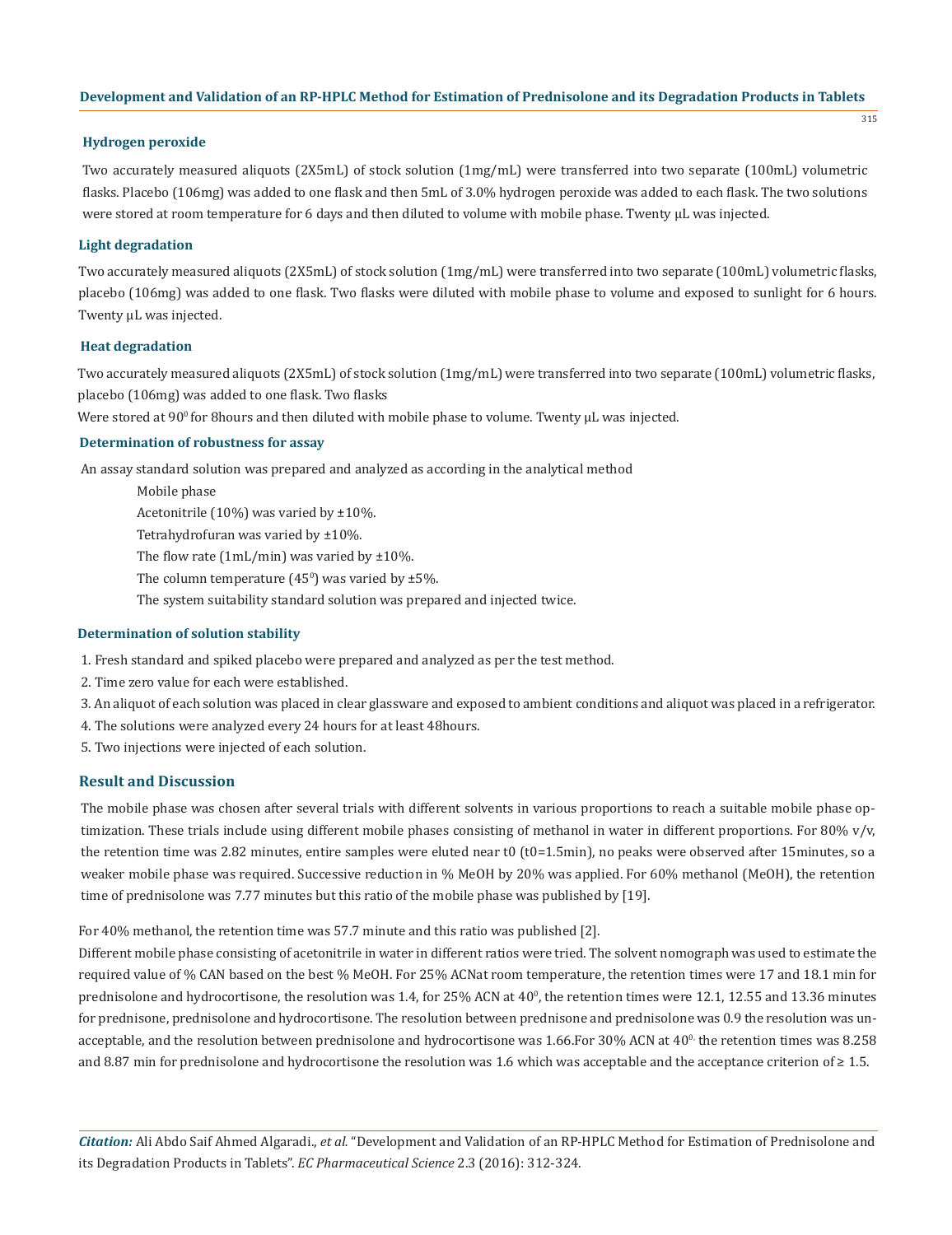316

For 25% ACN: 5% THF: at temperature 45<sup>°</sup> the resolution between prednisone and prednisolone was 2.9 and between prednisolone and hydrocortisone was 1.6. For 15% THF :10% methanol :75% wateran mobile phase at 450 the resolution between prednisolone and hydrocortisone was 1.6, when the temperature was increased, the resolution was increased and when the % THF was increase, the resolution was increased and when the % THF was increase, the resolution was increased. Since, the mobile phase which was selected, composed of a mixture of 10% ACN : 15% THF : 75% water the resolution between prednisolone and hydrocortisone was 1.7 as shown in Figure (1).



*Figure 1: Separation of a prednisolone and its degradation products. Condition: column, C\_18×15cm×0.46cm×5μm ; flow rate 1mL/minute; 10%v/v/ ACN ; 15%v/v THF as mobile phase at t 40<sup>0</sup> and 450*

Forced degradation studies were performed to demonstrate specificity of stability-indicating method for prednisolone.

The standard and spiked placebo solutions were exposed to acidic, basic, oxidative, light and heat conditions.

The degradation products that were generated from forced degradation were resolved from prednisolone peak. Prednisolone was found to degrade completely in alkaline condition. Mild degradation was occurred in the acidic, light and thermal condition. Prednisolone disappeared in basic conditions. The loss of prednisolonecontent was corresponding to increase in the level of degradation products as shown in table (1). The results of the forced degradation studies were shown that, the RP-HPLC method was stability indicating for analysis of prednisolone and its degradants

| <b>Item</b>                       | Prednisolone at assay level | <b>Prednisolone at low-level</b> |
|-----------------------------------|-----------------------------|----------------------------------|
| Retention time                    | 9.9                         | 9.9                              |
| Wavelength of detection (nm)      | 254                         | 254                              |
| Range of linearity (µg/mL)        | 25-75                       | $0.25 - 7.5$                     |
| Calibration point                 | 5                           | 6                                |
| Regression equation               | $Y=41958x + 11894$          | $Y=42203x+207.9$                 |
| Regression coefficient $(r^2)$    | 0.99978                     | 0.99999                          |
| <b>SDa</b>                        | 8845                        | 133.53                           |
| SD <sub>b</sub>                   | 165.98                      | 34.6                             |
| 95% Confidence limit of the slope | 41599-42316                 | 42129-42276                      |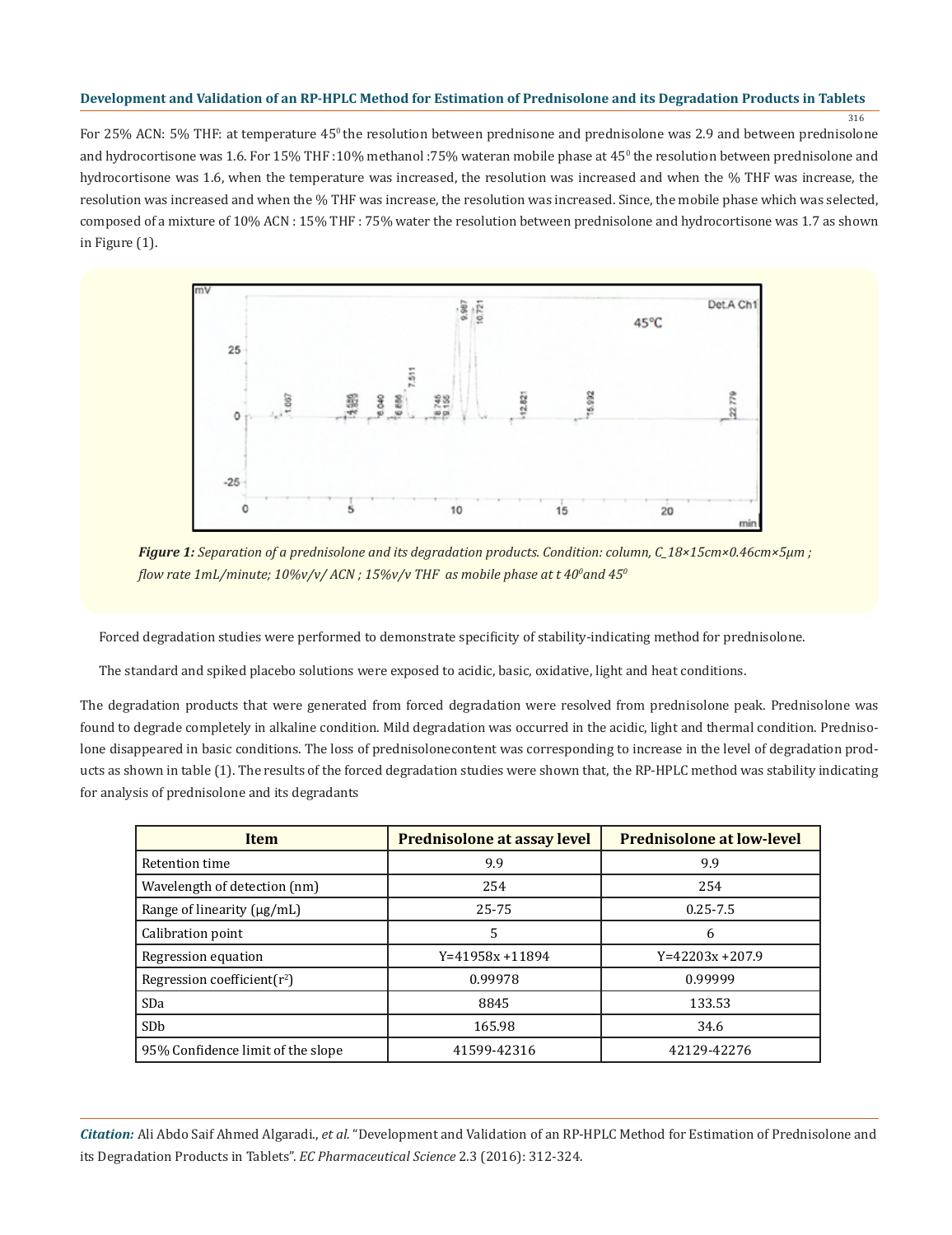| ۰.<br>×<br>×<br>×<br>۰. |
|-------------------------|
|-------------------------|

|                                       | <b>Item</b>                      | Prednisolone at assay level | <b>Prednisolone at low-level</b> |  |
|---------------------------------------|----------------------------------|-----------------------------|----------------------------------|--|
| 95% Confidence limit of the intercept |                                  | $-7215-31003$               | $-75.2 - 490.9$                  |  |
|                                       | Standard error of the estimation | 11853                       | 384.7                            |  |
| $LOD(\mu g/mL)$                       |                                  | 0.7                         | 0.01                             |  |
| $L O(Q(\mu g/mL)$                     |                                  | 2.1                         | 0.031                            |  |
| Intraday %RSD                         |                                  | 0.424                       | 0.501                            |  |
| Interday %RSD                         |                                  | 0.44                        | 0.634                            |  |
| % Recovery                            | %Mean                            | 99.65%                      | 99.26%                           |  |
|                                       | 95% Confidence limit of mean     | 99.3-99.99%                 | 98.77-99.75%                     |  |

*Table 1: results obtained by the proposed RP-HPLC for determination prednisolone and its degradation products.*

Robustness of the method to small but deliberate changes was evaluated with a designed study including two levels (high and low) and three factors: temperature  $(+/- 5^{\circ})$  flow rate  $(\pm 10\%)$ , acetonitrile  $(\pm 10\%)$  and THF  $(\pm 10\%)$ . The parameters were within the system suitable parameters as shown in table (2) and in table (3).

| <b>System suitability parameters</b>                       | prednisolone |
|------------------------------------------------------------|--------------|
| N≥                                                         | 8045         |
| $T\leq 2$                                                  | 1.04         |
| R≥1.5 Resolution between pred-<br>nisolone and hyorocorion | 1.55         |
| k > 2                                                      | 4.7          |
| %RSD≤2.0%                                                  | 0.58         |
| RТ                                                         | 8.934        |

*Table 2: System suitability test for the proposed RP-HPLC method for the determination of prednisolone.*

| <b>Parameter change</b>  |                | <b>RT</b> min | <b>Theorectical</b><br>plate(N) | <b>Tailing</b><br>factor (T) | <b>Capacity</b><br>factor | $\mathbf{R}$ s |
|--------------------------|----------------|---------------|---------------------------------|------------------------------|---------------------------|----------------|
| <b>Method Conditions</b> |                | 9.075         | 67570                           | 1.019                        | 5.334                     | 1.5            |
| Flow rate                | 1.1mL/min      | 8.519         | 58558                           | 0.997                        | 4.65                      | 1.685          |
|                          | $0.9$ mL/min   | 10.367        | 63915                           | 0.997                        | 6.368                     | 1.758          |
| Column                   | $40^{\circ}$ C | 10.148        | 59896                           | 0.994                        | 5.6                       | 1.621          |
| Temperature              | $50^{\circ}$ C | 8.673         | 62024                           | 1.005                        | 4.75                      | 1.8            |
| Mobile phase             | $-10\%$ ACN    | 11.317        | 63052                           | 0.983                        | 6.483                     | 1.738          |
|                          | $+10\%$ ACN    | 8.895         | 59691                           | 1.009                        | 4.891                     | 1.685          |
|                          | - 10% Me OH    | 12.005        | 64370                           | 0.989                        | 4.723                     | 1.64           |
|                          | +10% Me OH     | 8.615         | 58883                           | 1.012                        | 4.469                     | 1.73           |

*Table 3: Result of Robustness for the proposed RP-HPLC method parameter Vanations prednisolone.*

The method was robust. Standard and sample solution were shown to be stable for 48 hours at room temperature

The results in table (1)shown that, the intraday precision were 0.424% and 0.502% at assay and low-level, respectively. The intraday precision were 0.44% and 0.634% at assay and low-level, respectively.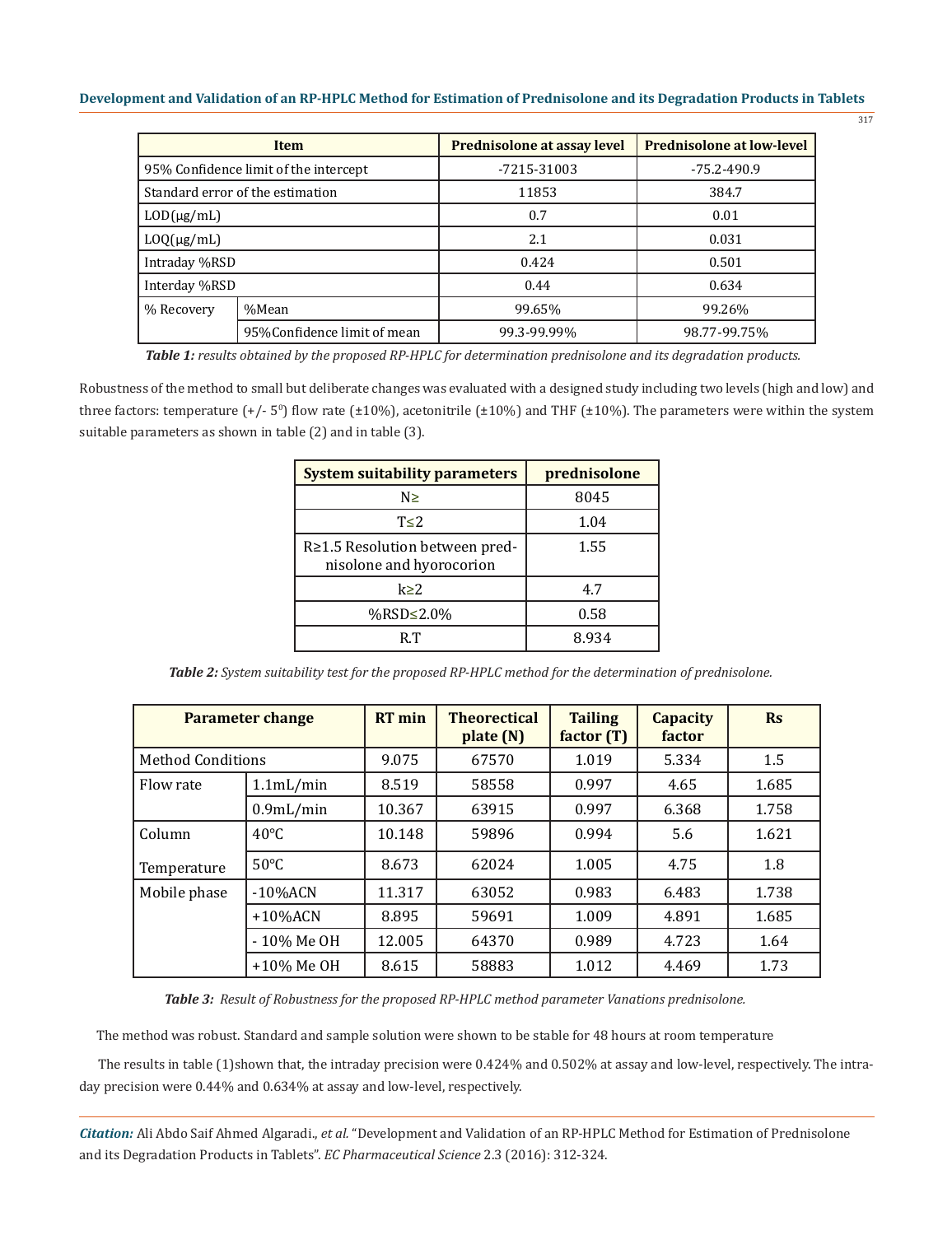318

The results for the evaluation the linearity of prednisolone at assay level were given in table (1) shown that. The correlation coefficient of 0.99979 which was acceptable –the slope was (41958) and the Y-intercept was (11894.17). The regression equation for the graph was computed and found to be: y=41958x + 11894→[3], where x is concentration in μg/mL. The regression statistics was performed by Excel and SPSS, the Y-intercept was 0.52% compared to the calculated Y-value at 100% standard (250μg/mL) and the acceptance criteria was ≤2.0%.The residual standard deviation was 0.56% (standard error compared to calculated Y-value at 100% level) and acceptance criteria was ≤2.0%.

These results clearly demonstrate a linear relationship between the peak areas and the concentrations of prednisolone in the ranges of 25μg/mL to 75μg/mL.

The results for the evaluation of the linearity of prednisolone at low-level were given in table (1) shown. The correlation coefficient was (0.999989), which was acceptable.The slope was 42203 and intercept was 207.86, the regression equation for the graph was computed and found to be: y=42203x + 207.86 [4], where x is the concentration at low-level. The regression statistics were performed by excel. Y-intercept value was 0.09% and acceptance criteria of≤5% based on 1% level (5μg/mL). The residual standard deviation was 0.182% and the acceptance criterion of 10%.

The difference in slope of upper range and slope of lower range in linearity curves was 0.58% and the acceptance criterion of ≤4.0%. Therefore, the 100% standard or area percent normalization could be used to quantitate the levels of degradation products.

The results in Table  $(4)$  show that the percent recovery for assay of prednisolone was inside of  $100\pm2\%$  limit for the average of each level. Each individual sample recovery was inside of 98-102% limit. The recovery of the RP-HPLC method for the assay of prednisolone was demonstrated by a mean of 99.65%.

| <b>Name</b>                            | <b>Treatment</b>    | % Degradation | % Prednisolone | <b>R.RT</b> to prednisolone                                                                                                                                                                   |
|----------------------------------------|---------------------|---------------|----------------|-----------------------------------------------------------------------------------------------------------------------------------------------------------------------------------------------|
| Acid Degradation for<br>(2 days)       | API                 | 6.4           | 93.6           | $0.138(3.3\%)$ , 0.52, 0.55, 0.6, 0.626,<br>0.85, 0.91, 1.07, 1.365, 1.44, 2.24                                                                                                               |
|                                        | Spiked pla-<br>cebo | 6.4           | 93.6           | $0.138(2.6\%)$ , 0.51, 0.55, 0.623, 0.85,<br>1.073, 1.29, 1.365, 1.43, 2.24                                                                                                                   |
| Base Degradation for<br>(day)          | API                 | 100           | 0              | $0.144(2.25\%)$ , 0.16, 0.19(48%),<br>$0.22(23.3\%)$ , $0.28(3.5\%)$ ,<br>$0.36(12.2\%)$ , 0.16, 0.73, 0.88, 1.11,<br>1.15, 1.28, 1.33(7.8%), 1.52                                            |
|                                        | Spiked pla-<br>cebo | 100           | 0              | $0.14(3.2\%)$ , $0.156(8.43\%)$ ,<br>$0.182(48.8\%)$ , $0.216(15.43\%)$ , $0.27$ ,<br>$0.357(11.59)$ , 0.46, 0.53, 0.56, 0.61,<br>0.667, 0.705, 0.725, 0.86, 0.975,<br>1.33(6.6%), 1.41, 1.51 |
| Peroxide Degradation<br>for $(6 days)$ | <b>API</b>          | 57.56         | 42.44          | $0.11(2.1\%)$ , $0.172(27.2\%)$ ,<br>$0.558(7.1\%)$ , 1.093, 1.392                                                                                                                            |
|                                        | Spiked pla-<br>cebo | 56.61         | 43.39          | $0.118(2.1\%)$ , $0.172(26.3\%)$ ,<br>$0.558(27.3\%)$ , $1.082(0.31\%)$ , $1.38$                                                                                                              |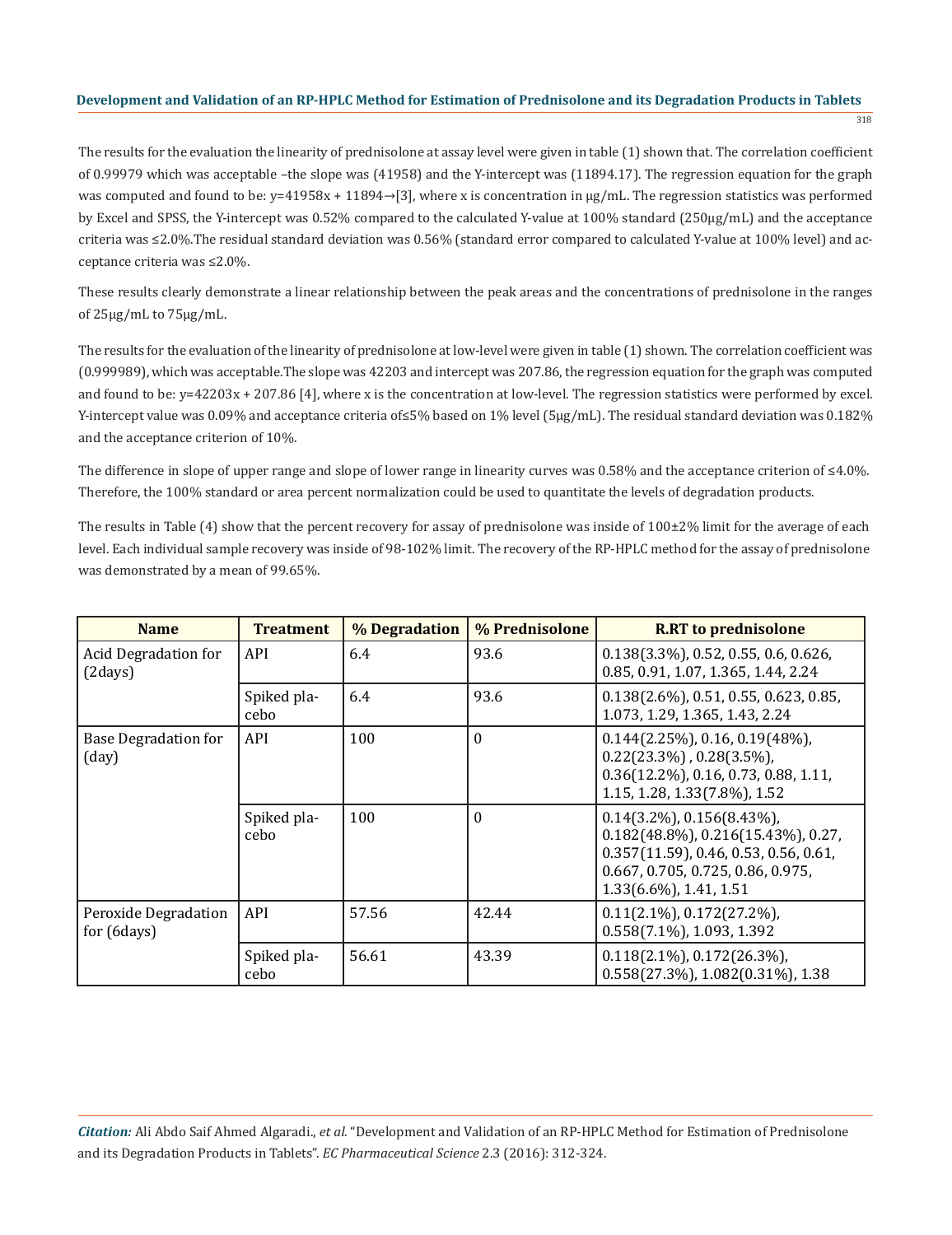| Light Degradation for<br>(6hr)                    | API                 | 11.32 | 88.68 | $0.34, 0.43(1.7\%)$ , $0.55(1.35\%)$ ,<br>$0.595(2.0\%)$ , $0.629(1.84\%)$ , 0.66,<br>0.703, 0.845, 0.936, 1.2(1.15%), 1.16,<br>1.27, 1.33, 1.36 |
|---------------------------------------------------|---------------------|-------|-------|--------------------------------------------------------------------------------------------------------------------------------------------------|
|                                                   | Spiked pla-<br>cebo | 9     | 91.4  | $0.34, 0.436, 0.55, 0.595(1.81\%).$<br>$0.62(1.75\%)$ , 0.66, 0.82, 0.846, 0.923,<br>1.075(1%), 1.18, 1.276, 1.36                                |
| <b>Heated Degradation</b><br>for<br>(4hr at 90°C) | API                 | 9.2   | 93.48 | $0.17(1.49\%)$ , $0.27(0.81\%)$ , $0.555$ ,<br>$0.63(0.83\%)$ , 0.73 0.85, 1.76 $(0.71\%)$ ,<br>1.37(1.399%)                                     |
|                                                   | Spiked pla-<br>cebo | 12.71 | 87.29 | $0.085(1.8\%)$ , 0.142, 0.173, 0.228,<br>$0.28, 0.55(2.2\%)$ , $0.68(2.15\%)$ , $0.846$ ,<br>1.074(0.899%), 1.367(3.02%), 2.24                   |

# *Table 4: Results of forced degradation for prednisolone.*

The results for the evaluation the linearity of prednisolone at assay level were given in table (1) shown that. The correlation coefficient of 0.99979 which was acceptable –the slope was (41958) and the Y-intercept was (11894.17). The regression equation for the graph was computed and found to be:  $y=41958x + 11894 \rightarrow [3]$ , where x is concentration in  $\mu$ g/mL. The regression statistics was performed by Excel and SPSS, the Y-intercept was 0.52% compared to the calculated Y-value at 100% standard (250μg/mL) and the acceptance criteria was ≤2.0%.The residual standard deviation was 0.56% (standard error compared to calculated Y-value at 100% level) and acceptance criteria was ≤2.0%.

These results clearly demonstrate a linear relationship between the peak areas and the concentrations of prednisolone in the ranges of 25μg/mL to 75μg/mL.

The results for the evaluation of the linearity of prednisolone at low-level were given in table (1) shown. The correlation coefficient was (0.999989), which was acceptable.The slope was 42203 and intercept was 207.86, the regression equation for the graph was computed and found to be: y=42203x + 207.86 [4], where x is the concentration at low-level. The regression statistics were performed by excel. Y-intercept value was 0.09% and acceptance criteria of≤5% based on 1% level (5μg/mL). The residual standard deviation was 0.182% and the acceptance criterion of 10%.

The difference in slope of upper range and slope of lower range in linearity curves was 0.58% and the acceptance criterion of ≤4.0%. Therefore, the 100% standard or area percent normalization could be used to quantitate the levels of degradation products.

The results in table (1) show that the percent recovery for assay of prednisolone was inside of  $100\pm2\%$  limit for the average of each level. Each individual sample recovery was inside of 98-102% limit. The recovery of the RP-HPLC method for the assay of prednisolone was demonstrated by a mean of 99.65%.

Theresults in table (1) show that,the recovery ofthe individual and average of each degraded level was within the range of75% - 125% [20] at each concentration level.

The lowest level (LOD) with a signal-to-noise ratio greater than or equal to three was determined to be 0.0015% (0.0074µg/mL) to the concentration of 0.5mg/mL for related substance. The lowest limit of quantitation (LOQ) was determined to be 0.005% (0.025µg/mL) to the concentration of 0.5mg/mL for related substances.

Statistical comparison between the results obtained by the proposed method and reference method (B.P 2007) showed no significant difference concerning accuracy and precision as shown in table (5).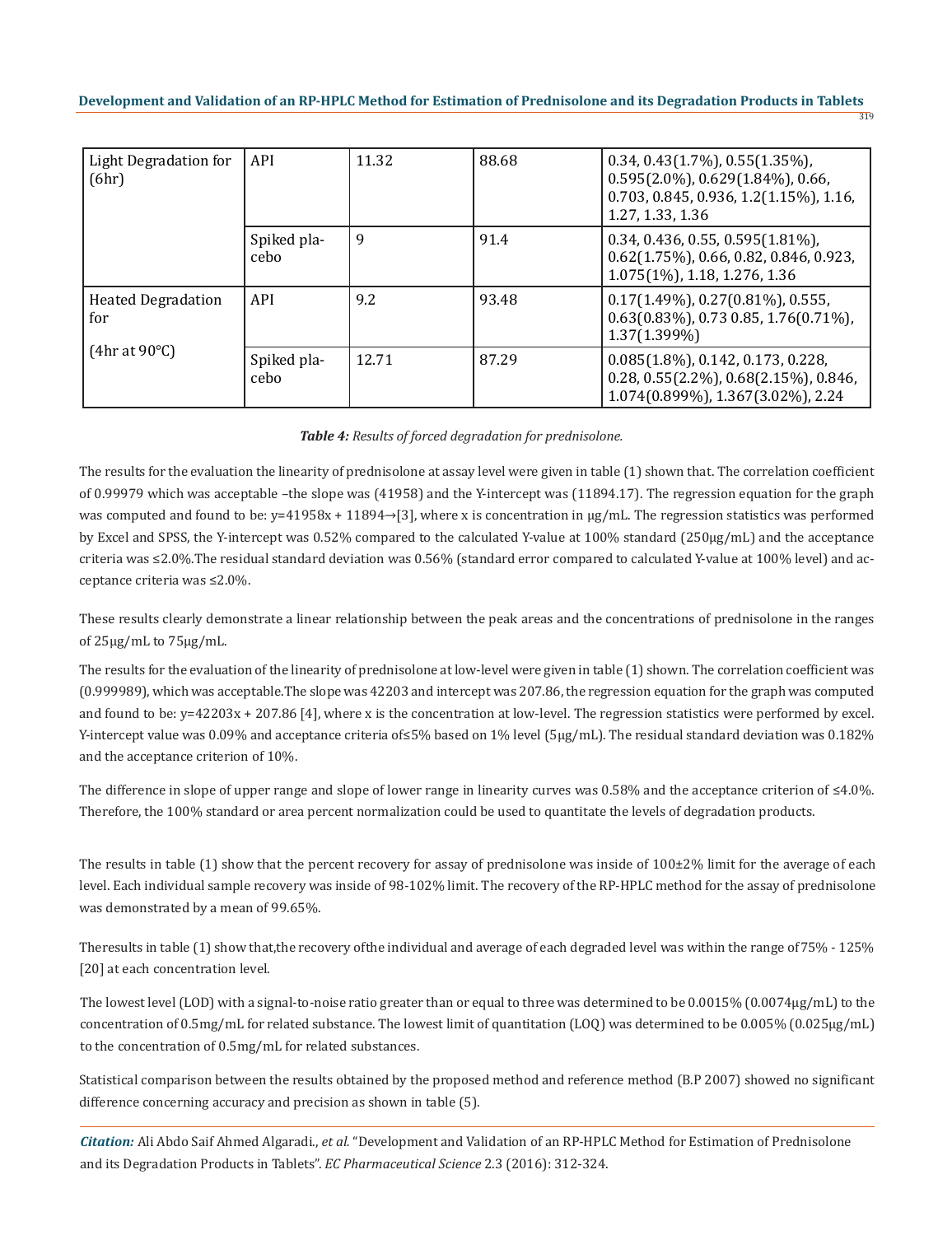320

| <b>Statistical terms</b> | <b>Reference</b><br>method | <b>Proposed</b><br>method |  |
|--------------------------|----------------------------|---------------------------|--|
|                          | 96.86                      | 97.09                     |  |
|                          | 97.16                      | 98.46                     |  |
|                          | 98.65                      | 96.42                     |  |
|                          | 96.9                       | 97.39                     |  |
|                          | 96.9                       | 97.09                     |  |
| $X^-$                    | 97.294                     | 97.29                     |  |
| ± S.D                    | 0.767385                   | 0.744278                  |  |
| % R.S.D                  | 0.788728                   | 0.76501                   |  |
| N                        | 5                          | 5                         |  |
| F test (6.388)           | 1.063056                   |                           |  |
| t(2.306)                 | 0.008367                   |                           |  |

*Table 5: Test of significance for the proposed HPLC method and the reference method for assay of prednisolone tablet compared with reference method (B.P)*

Statistical comparison between the results of degradants of prednisolone tablets was obtained by the proposed RP-HPLC method and the reference method [18].

"In the chromatogram obtained with test solution (0.5mg/mL), the area of any secondary peak is not greater than the area of the principle peak in the chromatogram obtained with solution (0.005mg/mL)(1%). The sum of the areas of any secondary peak is not greater than three times the area of the principle peak in the chromatogram obtained with solution (0.005mg/mL)(3%). Disregard any peaks with an area less than 0.05 times the area of the principle peak in the chromatogram obtained with solution (0.005mg/mL) and any peak with a retention time of 3 minutes or less '' [18].

The results in Table (6) and Figure (2,3) show that, the level of unknown 1,2,3, prednisone and hydrocortisone (degradants) did not exceed 1% and complied with B.P. 2010 standards. The level of unknown 4 and 5 exceed 1% and did not complied with B.P standards. The sum of the area of any secondary peaks was more than 3% and sample did not complied with B.P 2010 standards. The results obtained by two methods did not complied with B.P standards.

| <b>Sample</b> | <b>Name</b>    | <b>Reference method (IP)</b> |          |       | <b>Proposed method</b> |
|---------------|----------------|------------------------------|----------|-------|------------------------|
|               |                | R.R.T                        | Conc%    | R.R.T | Conc%                  |
| 1             | un-<br>known 1 | 0.49                         | 0.567    | 0.53  | 0.541                  |
| 2             |                |                              | 0.583    |       | 0.518                  |
| 3             |                |                              | 0.551    |       | 0.515                  |
| 4             |                |                              | 0.554    |       | 0.523                  |
| 5             |                |                              | 0.567    |       | 0.492                  |
| $X =$         |                |                              | 0.5644   |       | 0.5178                 |
| $%$ RSD=      |                |                              | 2.253732 |       | 3.398667               |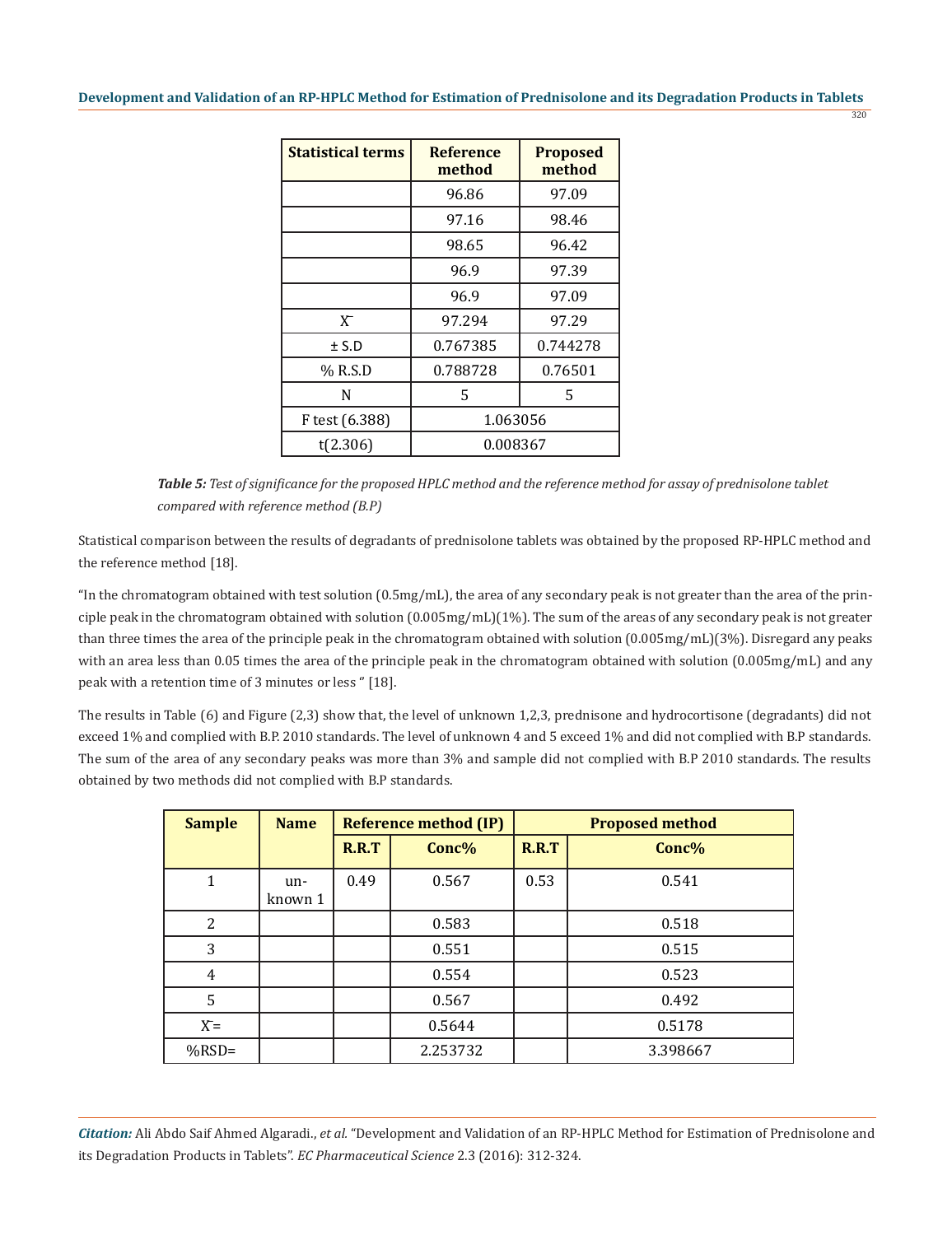| I<br>w<br>۰, |  |
|--------------|--|
|              |  |

| $\overline{F}$<br>test(0.156)  |                    | 0.522441 |          |          |          |  |  |
|--------------------------------|--------------------|----------|----------|----------|----------|--|--|
| t(2.365)                       |                    |          | 4.798771 |          |          |  |  |
| $\mathbf{1}$                   | predni-<br>sone    | 0.83     | 0.263    | 0.83     | 0.26     |  |  |
| $\overline{c}$                 |                    |          | 0.263    |          | 0.259    |  |  |
| 3                              |                    |          | 0.254    |          | 0.259    |  |  |
| $\overline{4}$                 |                    |          | 0.248    |          | 0.561    |  |  |
| 5                              |                    |          | 0.247    |          | 0.263    |  |  |
| $X =$                          |                    |          | 0.255    |          | 0.3204   |  |  |
| $%RSD=$                        |                    |          | 3.050265 |          | 41.98174 |  |  |
| $\overline{F}$<br>test(0.1565) |                    | 0.003344 |          |          |          |  |  |
| t(2.776)                       |                    | 1.085388 |          |          |          |  |  |
| $\mathbf{1}$                   | hydro-<br>cortison | 1.104    | 0.305    | 1.07     | 0.341    |  |  |
| $\overline{2}$                 |                    |          | 0.296    |          | 0.338    |  |  |
| 3                              |                    |          | 0.297    |          | 0.341    |  |  |
| $\overline{4}$                 |                    |          | 0.303    |          | 0.336    |  |  |
| 5                              |                    |          | 0.303    |          | 0.344    |  |  |
| $X =$                          |                    |          | 0.3008   |          | 0.34     |  |  |
| $%RSD=$                        |                    |          | 1.338073 |          | 0.906531 |  |  |
| $\overline{F}$<br>test(6.388)  |                    | 1.705263 |          |          |          |  |  |
| t(2.365)                       |                    |          |          | 17.29038 |          |  |  |
| $\mathbf{1}$                   | un-<br>known 2     | 1.26     | 0.108    | 1.37     | 0.1      |  |  |
| $\overline{2}$                 |                    |          | 0.109    |          | 0.099    |  |  |
| 3                              |                    |          | 0.106    |          | 0.103    |  |  |

*Table 6: Tests of significance of the proposed RP-HPLC method for degradation products of prednisolone tablet compared with reference method*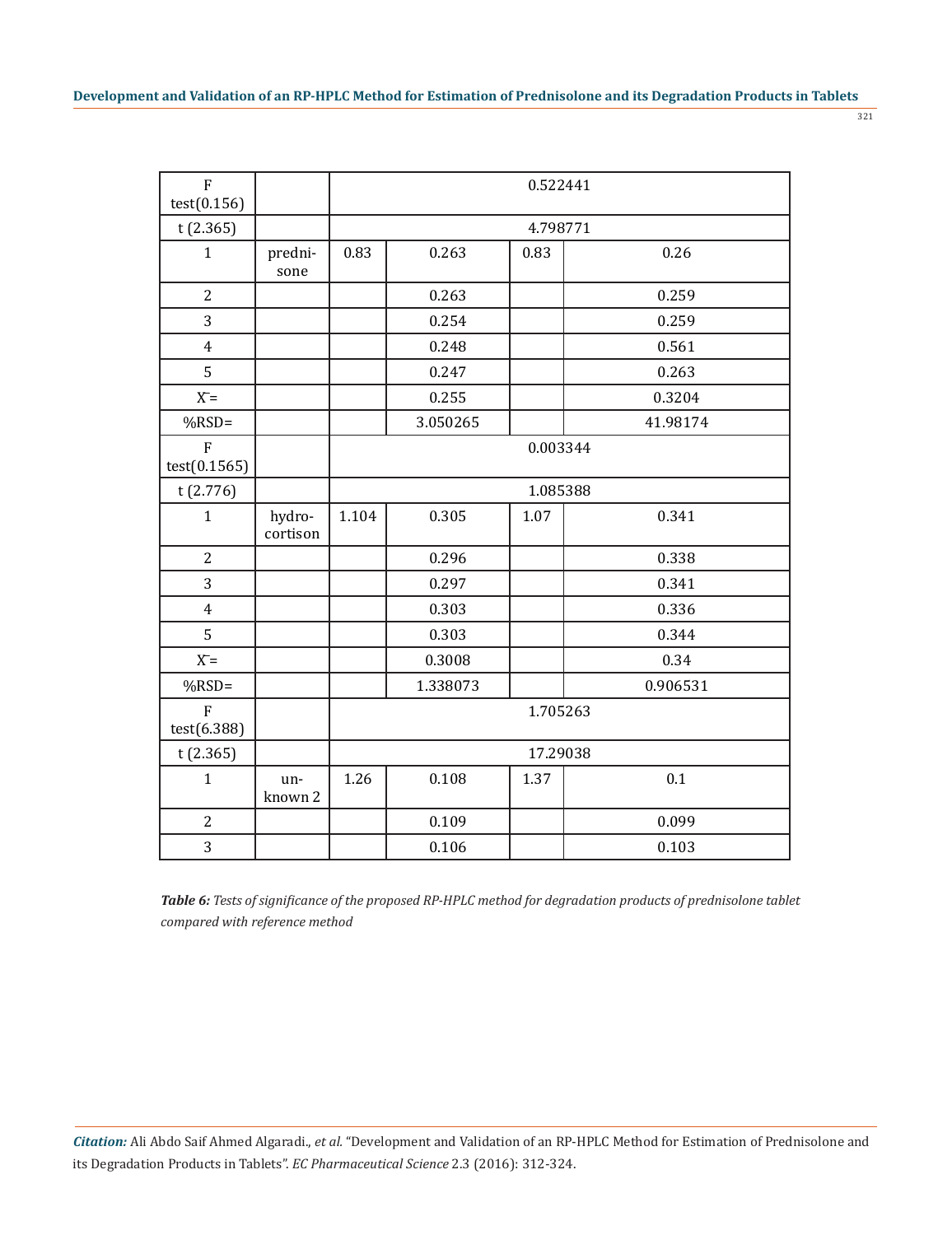



*Figure 2: Chromatogram of degradation products of prednisolone sample analyzed by the proposed method.*



*Figure 3: Chromatogram of degradation products of prednisolone sample analyzed B.P method.*

# **Conclusion**

- 1. The proposed method was found to be linear at assay level of prednisolone in the range of 25μ/mL to 75μ/mL and linear at low-level of prednisolone in the range of 0.25μ/mL to 7.5μ/mL.
- 2. The proposed method was found to be precise, intermediate precise and accurate at assay level and at low-level of prednisolone.
- 3. All degradation products formed during forced degradation studies were well separated from the prednisolone peak and the degradation products were separated from each other, demonstrating that the new method was specific and stability-indicating.
- 4. The new method was shown to be robust.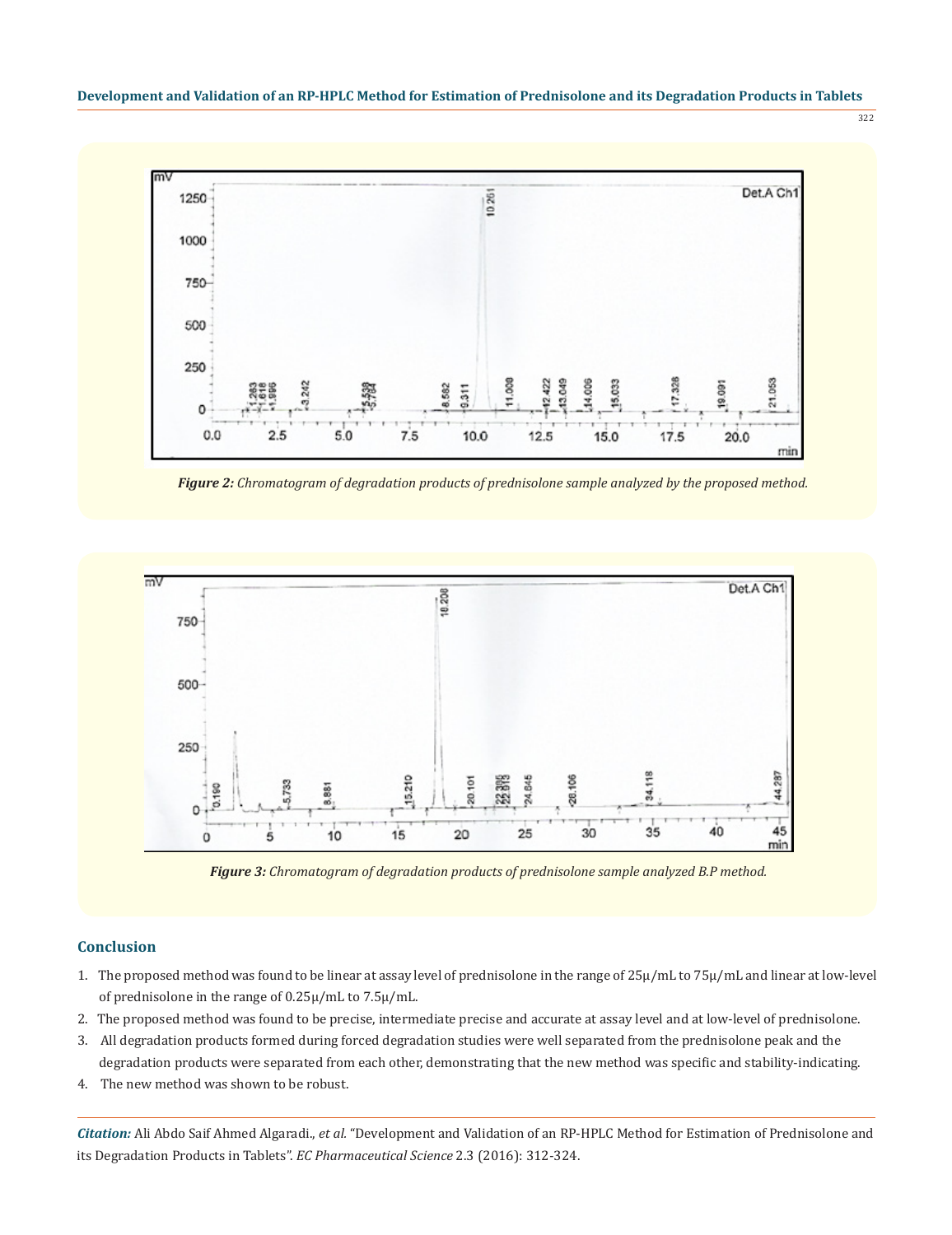323

- 5. The standard solution and sample solution were stable for 48 hours at room temperature.The 100% standard solution or sample solution could be used to quantitate the levels of degradation products of prednisolone.
- 6. Test significance for the result obtained by the new method compared to reference method. Thetest ascertained that the new method was precise and accurate as the reference method.
- 7. Test of significance for the % levels of the degradation products were obtained by the proposed method compared to the reference method were significant difference but practically no significant difference.
- 8. The LOD and LOQ were found to be 0.0074μg/mL and 0.025μg/mL,respectively.
- 9. The assay and degradation product were determined by single method.
- 10. The RP-HPLC proposed method for determination of prednisolone and its degradation products can be used in the routine analysis and quality controls of prednisolone in tablets.
- 11. The RP\_HPLC proposed method for prednisolone can be used for stability studies the prednisolone in tablet.

# **Bibliography**

- 1. Ashok R., *et al.* "Development and Validation of analytical method for estimation of prednisolone in bulk and tablets using UV-visible spectosiopy". *Journal of Pharmaceutical Sciences* 3.4 (2011): 184-186.
- 2. Mohamed., *et al.* "Spectrophotometric determination of binary mixtures of prednisolone with some antibiotics". *Thai Journal of Pharmaceutical Sciences* 30 (2006): 63-81.
- 3. Shareef Nada B. "Direct determination of prednisolone by derivative UV-Spectroscopy". *ISC Journal* 3.19 (2008): 38-46.
- 4. Kashyap., *et al.* "Development and validation of UV\_Spectroscopy method for the estimation of prednisolone in bulk and dosage form". *Journal of chemical and pharmaceutical research* 4.2 (2012): 1090-1096.
- 5. G Singh., *et al.* "Q-Absorbance Ratio Spectrophotometric Method for the simultaneous estimation of prednisolone and 5-Amino salicylic acid in tablet dosage form". *Journal of applied pharmaceutical science* 2.7 (2012): 222-226.
- 6. Yazbi L., et al. "National center for biotechnology information U.S. National library of medicine 8600Rockville Pike, Bethesda ND, 20894 USA. J. assoc off and chem. 69.4 (1986): 614-800.
- 7. Chitlange Sohan S., *et al.* "Development and Validation of spectrophoto metric and HPLC method for the simuitaneous estimation of saibutamol sulphato and prenisolone in tablet dosage form". *Journal of Analytical Bioanalytical Techniques* 2.1 (2011): 1-5.
- 8. Kwan LC and Schott H. "Colorimetric prednisolone assay and it application to dissolution studies". *Journal of Pharmaceutical Sciences* 73.2 (1984): 157-161.
- 9. Metha Astha and Thaker Anil. "Validated HPTLC method for assay of prednisolone in tablet and comparison with pharmacopeial methods". *Journal of planar chromatography-Modern TLC* 23.3 (2010): 208-211.
- 10. Cheng Mary H., et al. "Determination of prednisolone and U metabohtiy inplasmes. Clin. Chem. 34.9 (1988): 1897-1899.
- 11. Razzaq Syed Naeem., *et al.* "Stability indicating HPLC method for the simultaneous determination of moxifloxacin and prednisolone in pharmaceutical formulation". *Chemistry Central Journal* 6.1 (2012): 1-10.
- 12. Hashem H and Jira Th. "Chromatographic application on momolithic Columns: Determination of triamcinolone, prednisolone and dexamethasone in pharmaceatical tablet for mutations using solid phase extraction and a monolithic column". *Chromatographia*  61.3 (2005): 133-136.